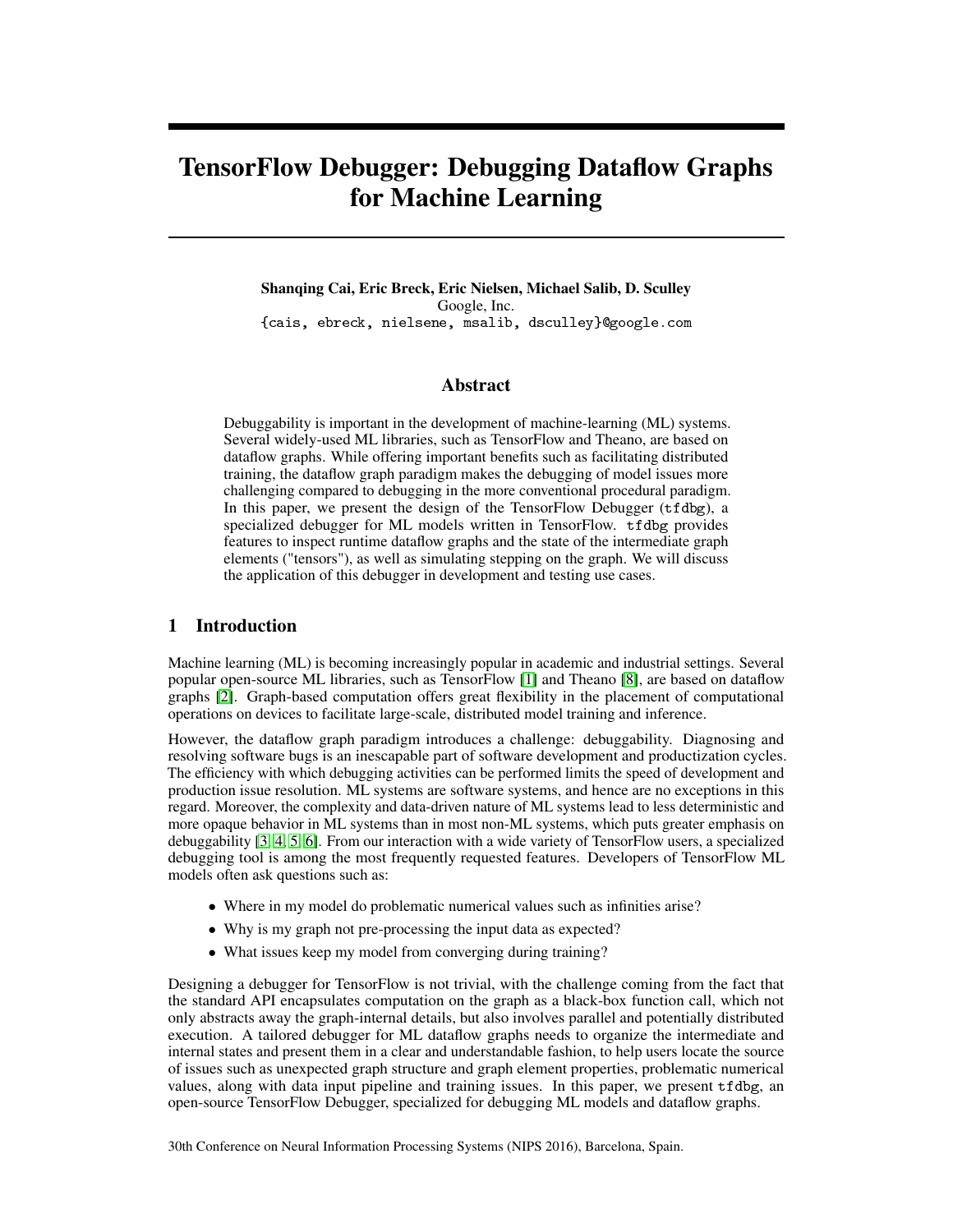

Figure 1: A. An example dataflow graph in TensorFlow. Nodes *Add* and *MatMul* are computation nodes. *W* and *b* are Variables. *x* is an Placeholder node. The dashed box provides an example for tfdbg NodeStepper's stepping through a graph. Suppose the nodes in the dashed box have been executed in a previous *continue* call, a subsequent *continue* call on the Add node need not recompute those nodes, but can use the cached tensor for the *MatMul* node. B. Debug nodes inserted by tfdbg are shown as white circles. Each node in the original graph is watched by a pair of nodes, a *Copy (C)* node and a *Debug (D)* node that exports the value copy to a configurable location.

#### 2 Functional Design

Overview of Dataflow Graph Execution in TensorFlow. As detailed in [\[1\]](#page-4-0), a dataflow graph in TensorFlow is a directed graph consisting of nodes and edges connecting them. Most nodes represent a computational operation, such as matrix multiplication. Inputs and outputs of the nodes, i.e., the data passed on the edges, are called *tensors*, which are typed multi-dimensional arrays. In addition to nodes representing computation, several special types of node exist, including, 1) Variables, which hold model parameters mutated during training of the model, and 2) Placeholders, which are the locations in the graph where external data can be entered (See Figure 1a).

A *session* in TensorFlow is an interface with which a graph can be executed. Using the *run* method of a session, clients can specify a node or a set of nodes to execute (called *fetches*), along with any tensor values to be fed into the graph. On receiving the *run* call, the TensorFlow runtime underlying the session rewrites the graph for performance optimization and node placement on devices and machines. Then the runtime calculates the fetched outputs in a multi-threaded fashion. In typical TensorFlow-based ML model training, the session's *run* method is invoked repeatedly to perform iterative training (e.g., mini-batch stochastic gradient descent).

The *run* method returns only the final fetch result, which makes the execution model a black box: the intermediate tensors generated during the execution are used during the run, but are not visible to the client. Standard debugging tools are not useful: Python's pdb cannot access information at the level of the runtime (which is written in  $C_{++}$ ), while gdb is not capable of presenting the information in a way relevant to TensorFlow constructs such as nodes and tensors. In addition, it is not possible for the client to control the execution process (e.g., pausing it at an intermediate state to observe and manipulate intermediate tensors). This is where tfdbg aims to provide visibility and controllability to the graph execution process.

#### 2.1 Architecture of the TensorFlow Debugger

tfdbg consists of three main components, namely the Analyzer, the NodeStepper and the RunStepper. The Analyzer adds observability to the graph execution process, while the NodeStepper and RunStepper focus on the controllability of TensorFlow code on two different levels described below.

The Analyzer. It makes the structure and intermediate state of the runtime graph visible. The Analyzer is designed to be applicable to not only a TensorFlow runtime running on a single machine, but also a distributed runtime spanning multiple machines.

The NodeStepper. It is reminiscent of the sequential debuggers such as gdb [\[7\]](#page-4-7). Using the NodeStepper, clients can pause at a given node of the graph, inspect the current state of the graph's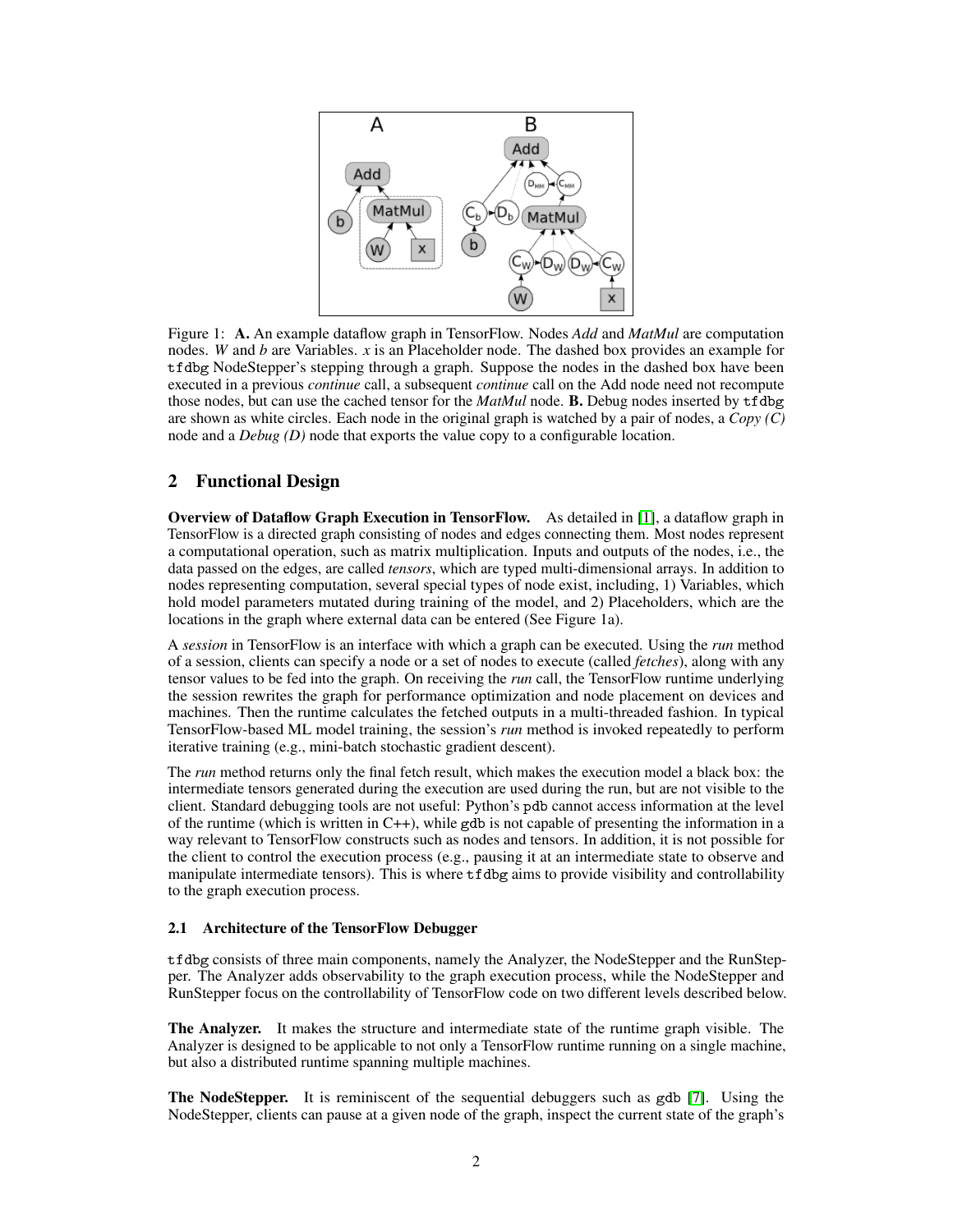nodes, and optionally make certain modifications to the tensors' states before resuming execution on the graph. The NodeStepper is currently limited to runs on a single machine.

The Analyzer and NodeStepper are not mutually exclusive and can work together, e.g., during a stepping debugging session in which the client desires visibility into intermediate tensors generated by the continuation calls.

The third module of tfdbg, which we call the RunStepper, achieves controllability on a higher level. This has to do with an interesting aspect about how model training happens in TensorFlow: breakpointing can occur at two different levels. On the lower level, one can pause at a given node in a graph, in the middle of a session *run* call. This is what the aforementioned NodeStepper implements. On a higher level, one can pause between successive *run* calls, e.g., between iterations of model training.

Debugging is usually an interactive process. A command-line interface of tfdbg provides humanfriendly access to all three components mentioned above.

#### 3 Detailed Design

Design of the Analyzer. The Analyzer inserts special-purpose debugging nodes into the runtime graph itself and lets those nodes export the data. This approach provides flexibility in expanding or changing the functionality of the data-exporting debug nodes and greater portability among different runtime environments.

As Figure 1b shows, to watch a node's output, a pair of *Copy* (C) and *Debug* (D) nodes are inserted between the output slot and its outgoing targets (recipients). The Copy node copies the watched tensor, to guard against updates to the tensor value by concurrent threads in a race condition. The debug ops support dumping the values of the watched tensors to the file system and sending them remotely through remote procedural calls (RPC). The file dumping mode is used for debugging on a single machine, where the total size of the intermediate tensors in a single run or across multiple runs can exceed the RAM of the machine. The RPC mode is used during distributed training, where a centralized debugging server receives the debug data and may store them to the file system for subsequent analysis. In addition to dumping the intermediate tensors, the Analyzer also exposes the runtime graphs, which generally differ from the graph set up by the client in a front-end language, e.g., Python.

The Analyzer provides options to watch a subset of the nodes on the graph, e.g., by filtering node names with a given regular-expression pattern. The Analyzer also has a limited amount of built-in intelligence to analyze common model issues, such as highlighting the backward path in a training graph and determining the source node of bad numerical values.

Design of the NodeStepper. The primary functionality provided by the NodeStepper is to let the client execute part of the transitive closure of a fetched node, thereby turning a session's *run* call from a monolithic operation into an incremental and controllable process. We refer to this incremental action as the *continue* method. While performing the incremental *continue* calls on the graph, there are three types of states that the NodeStepper needs to keep track of.

- What previous *continue* calls have occurred: the stepper should cache outputs from the previous *continue* calls and use them in subsequent *continue* calls (dashed box in Figure 1a).
- Whether previous *continue* calls have mutated states of relevant Variable nodes. Such Variable value updates should have invalidated the cached tensors that receive inputs from the variables transitively. In addition, the NodeStepper provides options to restore the previous values of the Variables between *continue* calls.
- The NodeStepper allows users to override the value of any intermediate tensor. Such value overriding can be useful when debugging issues at the node level.

Based on the *continue* method, the stepper can achieve other modes of incremental debugging. For example, by topologically sorting the nodes in the transitive closure of the fetched nodes, the NodeStepper can actually step through the nodes in a linear fashion. Based on this stepping, it can break at a given node, as specified by the node's name or type, or when a certain predicate on the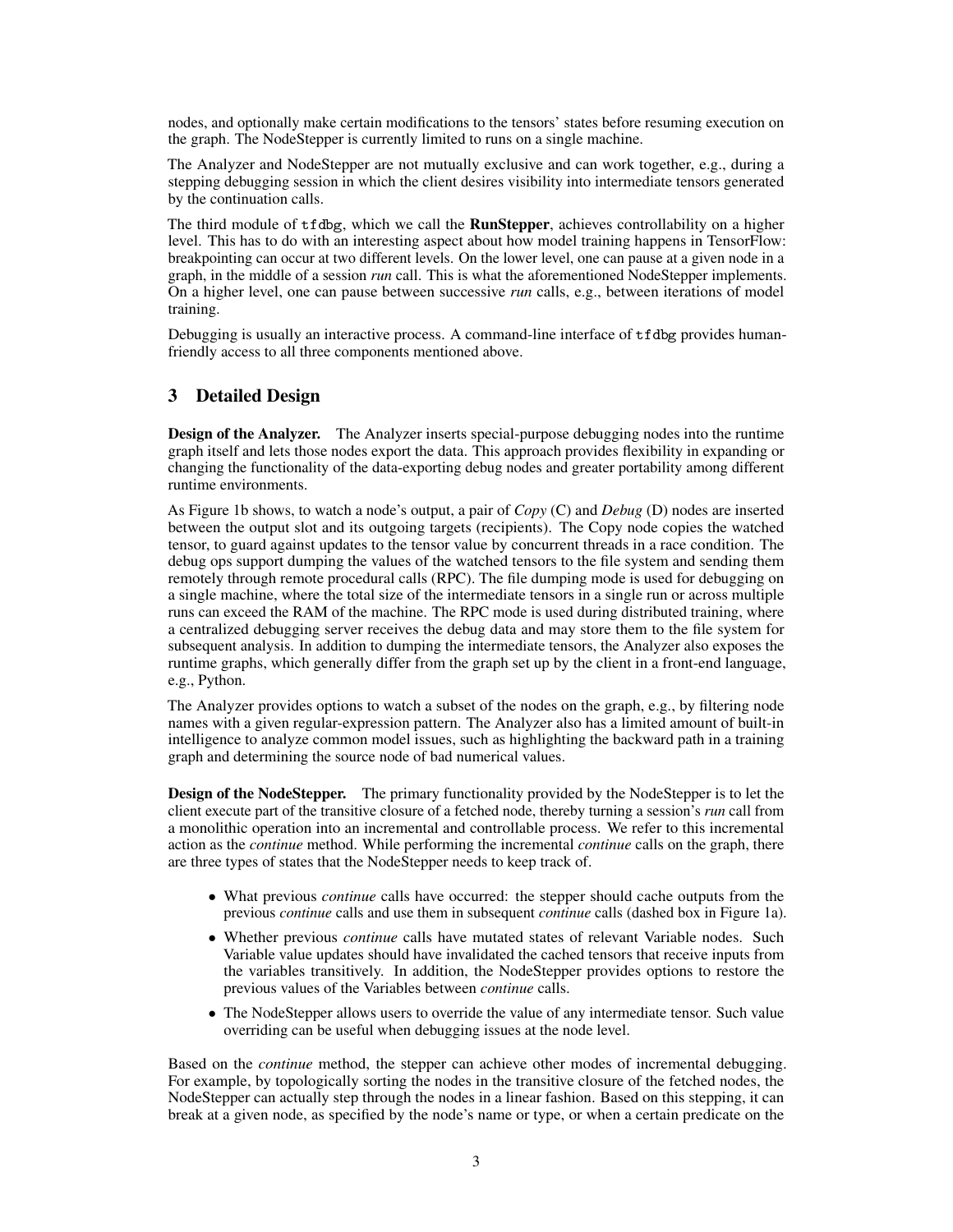output tensor value is satisfied. This can be regarded as conditional breakpoints at the node level. Time-travel debugging (i.e., re-executing to already-executed nodes or jumping ahead to nodes whose input nodes have not been executed yet) is also possible, as the NodeStepper is not constrained by the actual node execution order in a non-debugging session and can set up any nodes' inputs at will.

Design of the RunStepper. While the Analyzer operates on the level of graph nodes, the *RunStepper* operates at a higher level, i.e., the level of the Session *run* calls. The RunStepper provides the ability to pause between runs, based on any specified predicates on the run history. The simplest mode is to pause at every *run*. Unlike general debuggers such as pdb, the RunStepper can access graph-internal states such as intermediate tensor values and hence is capable of more sophisticated debugging modes. For example, it can break conditionally at *run* calls when any intermediate tensor in the graph satisfies a certain configurable predicate, such as containing infinities or NaNs. A more powerful type of predicate examines the history of the graph state across previous runs. For example, the *RunStepper* can be configured to pause when a node in the graph outputting a loss function value starts to show an upward trend.

## 4 Use Cases

White-box Testing of ML Models. In an ML system under active development, feature development and code refactoring can sometimes lead to unforeseen changes in the structure and behavior of an ML model. Such changes can also arise as a result of changes in the underlying ML library itself. If left untested, these low-level changes can lead to subtle issues in production that are difficult to observe and debug. The above-described *Analyzer* module of tfdbg makes it possible to make assertions about a TensorFlow model in unit tests.

Two types of assertions can be made based on tfdbg's Analyzer: 1) structural assertions: the structure of a TensorFlow graph, the nodes and their attributes 2) functional assertions: the intermediate tensor values in the graph under a given set of inputs. Structural and functional assertions should focus on the critical parts of the model, such as output of a neural-network layer or an embedding lookup result, and ignore noncritical parts, in order to avoid being sensitive to unimportant changes caused by refactoring or library changes.

Debugging Problematic Numerical Values. A type of frequently encountered problem in Tensor-Flow ML model training is bad numerical values, e.g., infinities and NaNs, which arise due to various reasons such as numerical overflow and underflow, logarithm of and division by zero. In a large ML model with thousands of nodes, it can be hard to find the node at which this first emerged and started propagating through the graph. With tfdbg, the user can specify a breaking predicate in the RunStepper to let runs break when any intermediate tensors in the model first show infinities or NaNs and drop into the Analyzer UI to identify the first-offending node. By examining the type of node and its inputs using the Analyzer UI, the user can obtain useful information about why these values occur, which often leads to a fix to the issue such as applying value clipping to the problematic node.

# 5 Conclusion and Future Directions

The TensorFlow Debugger (tfdbg) provides visibility and controllability into the execution of models written in TensorFlow, an ML library based on dataflow graphs. It enhances the unit-testability and debuggability of TensorFlow ML models. In the future, we plan to implement additional features in tfdbg, including integration with TensorBoard [\[1\]](#page-4-0) for visual debugging and improved support for the distributed sessions of TensorFlow, including replaying of multi-machine graph execution.

Open source. tfdbg is a part of open-source TensorFlow. Its README file is at: [https://github.com/tensorflow/tensorflow/tree/master/tensorflow/python/](https://github.com/tensorflow/tensorflow/tree/master/tensorflow/python/debug/examples) [debug/examples](https://github.com/tensorflow/tensorflow/tree/master/tensorflow/python/debug/examples).

# 6 Acknowledgments

This work would not be possible without advice and support from Yuan Yu, Michael Isard, Sherry Moore, Josh Levenberg and other members of the TensorFlow team.